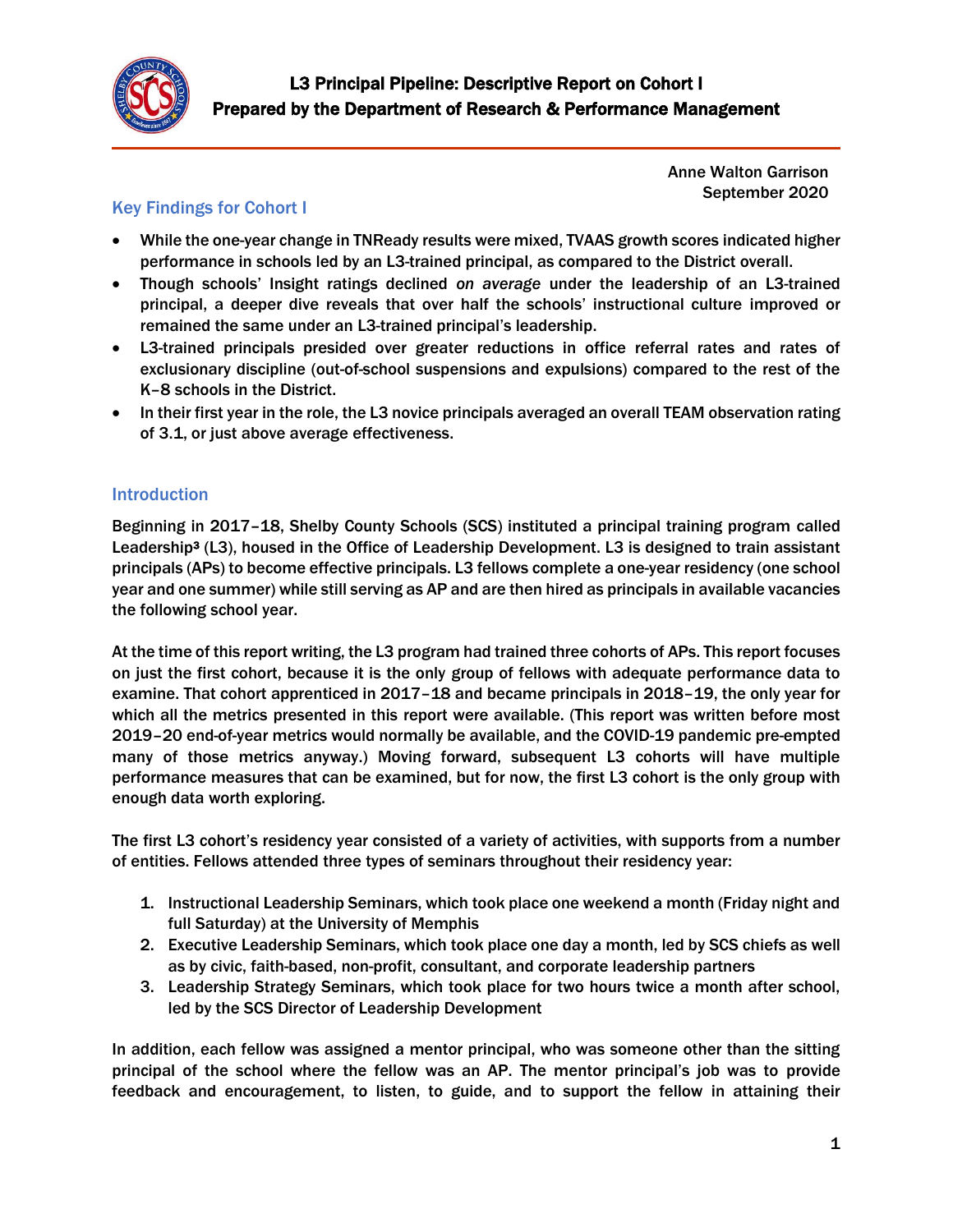

professional goals. Furthermore, fellows were able to observe their mentor principal in action during shadow visits one day a month.

Each fellow was also assigned a coach, a retired principal who was paid a stipend to participate alongside the fellow in learning sessions, share leadership experiences with them, observe them in action on a weekly basis, guide them in reflective thinking, provide feedback, assist them in developing their leadership style, and informally evaluate them using a rubric from [Public Impact.](https://publicimpact.com/)

The sitting principal of the school where the fellow was an AP provided support by formally evaluating the fellow and by practicing distributive leadership through the gradual transfer of administrative responsibilities to the fellow.

Beyond the support provided by the sitting principal, mentor principal, and coach, the Office of Leadership Development provided further support to each L3 fellow. That department's responsibilities were to share resources, recommend best practices, provide infield practical support (such as meeting the fellow at the school during shadow visits with their mentor principal), and establish and monitor the fellow's personal and professional goals.

After the one-year residency comes two years of induction, in which the novice L3 principal receives further support and training. Each novice principal is assigned a mentor as well as a principal supervisor, attends the New Principals' Institute and Bootcamp, attends four two-hour leadership development sessions, completes two assigned readings and online work, and receives one-on-one coaching from a District leadership coach.

Since the inception of the L3 program, the Office of Leadership Development has monitored the progress of each cohort of fellows and has made adjustments to the program in areas where deficits have been detected. Thus, the program now contains elements not described above, including a bridge program for those fellows who were not hired as a principal upon completing the residency. Other adjustments include a move away from theoretical to more practical perspectives, having SCS departments lead more of the sessions, building out an entire curriculum that follows a logical progression with stated learning objectives, and more. The Leadership Development team has also written protocols for the District to follow for the hiring of interim principals and APs, which should help streamline and standardize those processes as well as ensure that talent is selected from leadership pipelines.

This report presents a variety of metrics designed to shed light on how the first cohort of L3 fellows has performed as novice principals. This study is by necessity descriptive in nature rather than evaluative, primarily owing to a very small cohort and the lack of a fair comparison group. The first L3 cohort consisted of nine fellows during the residency year (2017–18), eight of whom were hired as principals the following year. Of those eight, one principal served part of 2018–19 at one school and part of the year at another and was thus excluded from analysis, leaving a total of seven schools/principals in the analyses.

Several domains of school/principal performance are examined: academic achievement, academic growth, school culture, student discipline, and principal effectiveness. In some instances, the average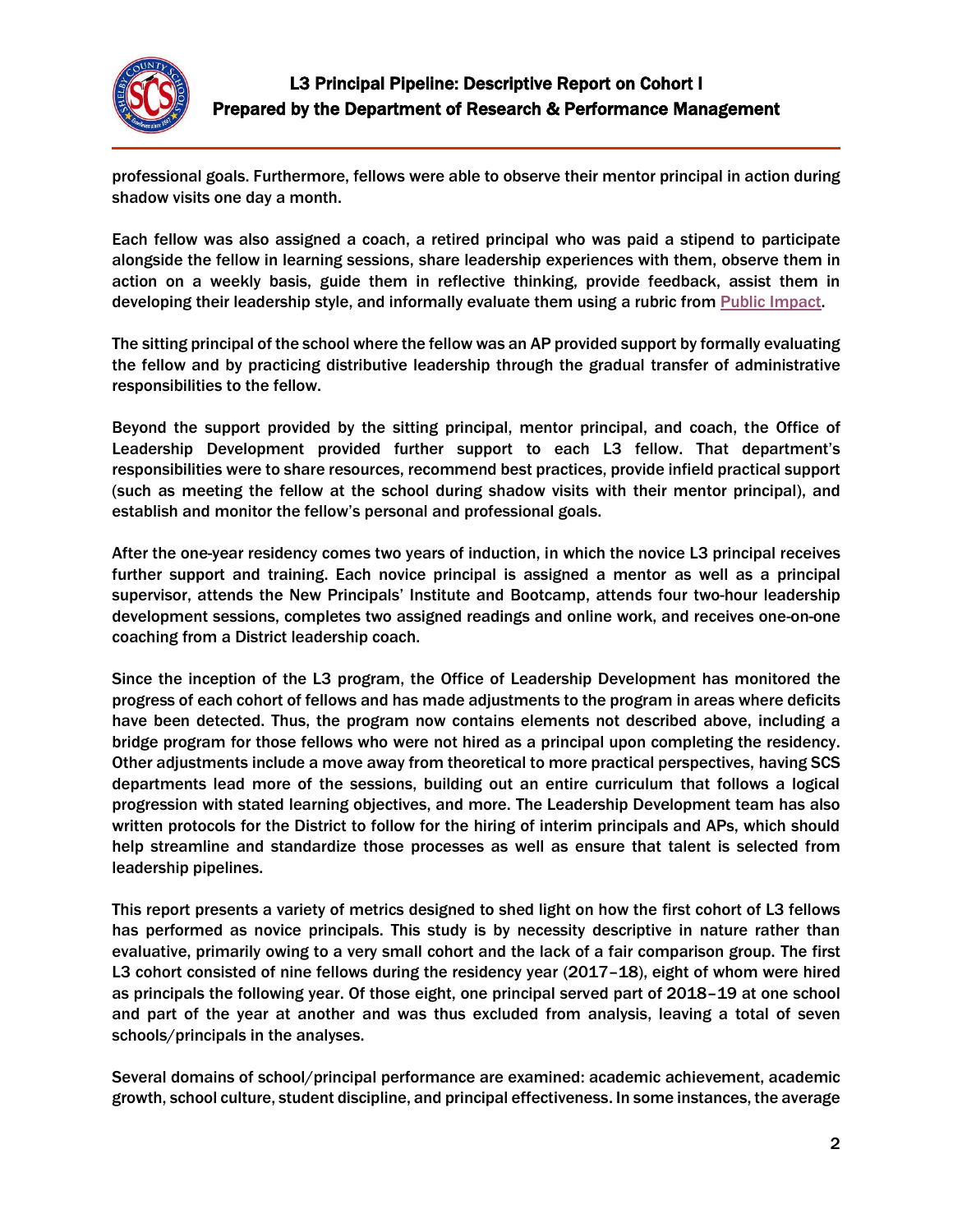

performance of the L3 cohort is presented alongside the average performance of the rest of the District. In other instances, it was more informative to display the performance of the seven individual schools/principals alongside a District average. In either case, it is important to keep in mind the disparity between the L3 novice principals and the rest of the District in terms of average years of experience in the role of principal.

### School Demographics

To provide some context for the metrics presented in the rest of this report, the demographic characteristics of the seven schools led by the first cohort of L3-trained principals are presented in Table 1. The average L3 student body was over two-thirds African American and about a quarter Latinx, with small percentages of students from other racial/ethnic backgrounds. On average, 69% were economically disadvantaged, 16% were English learners, and 9% were students with disabilities. The L3 schools ranged in size from 359 to 850 students, with an average of 598 students. Five were elementary schools, one was a middle school, and one was a K–8 school.

Table 1. 2019–20 Demographic Profile of the Seven Schools Led by the First Cohort of L3-Trained Principals

| <b>Student Subgroup</b>                                     | Minimum Average |     | <b>Maximum</b> |
|-------------------------------------------------------------|-----------------|-----|----------------|
| <b>Black / African American</b>                             | 9%              | 68% | 97%            |
| Latinx                                                      | $1\%$           | 24% | 76%            |
| White                                                       | 0%              | 4%  | 10%            |
| Multiracial, Asian, Native American, or Pacific Islander 1% |                 | 3%  | 6%             |
| <b>Economically Disadvantaged</b>                           | 47%             | 69% | 86%            |
| <b>English Learners</b>                                     | $0\%$           | 16% | 48%            |
| <b>Students with Disabilities</b>                           | 0%              | 9%  | 14%            |
| <b>Number of Students</b>                                   | 359             | 598 | 850            |

## Academic Achievement: TNReady

A popular measure of school quality is the average level of achievement the student body exhibits on state-mandated standardized tests. The state of Tennessee requires public schools to administer the TNReady achievement and end-of-course tests every spring. For the schools led by the first cohort of L3-trained principals, the average share of students who scored *on-track* or *mastered* in 2018–19 was 14.5% in English / language arts (ELA) and 21.2% in mathematics. This performance is substantially lower than that of the rest of the elementary and middle schools in the District: 24.7% on-track/mastered in ELA and 33.2% on-track/mastered in math.

However, a straight comparison of on-track/mastery levels is never a fair measure of a school's or a principal's performance, because the students at some schools arrive drastically better prepared than the students at other schools. Looking at yearly change in on-track/mastery levels is a fairer (though not perfect) indication of performance. Thus, Figure 1 displays the change in ontrack/mastery percentages from 2017–18 (the year before the first cohort of L3 fellows became principals) to 2018–19 (the first year the L3 fellows served as principals).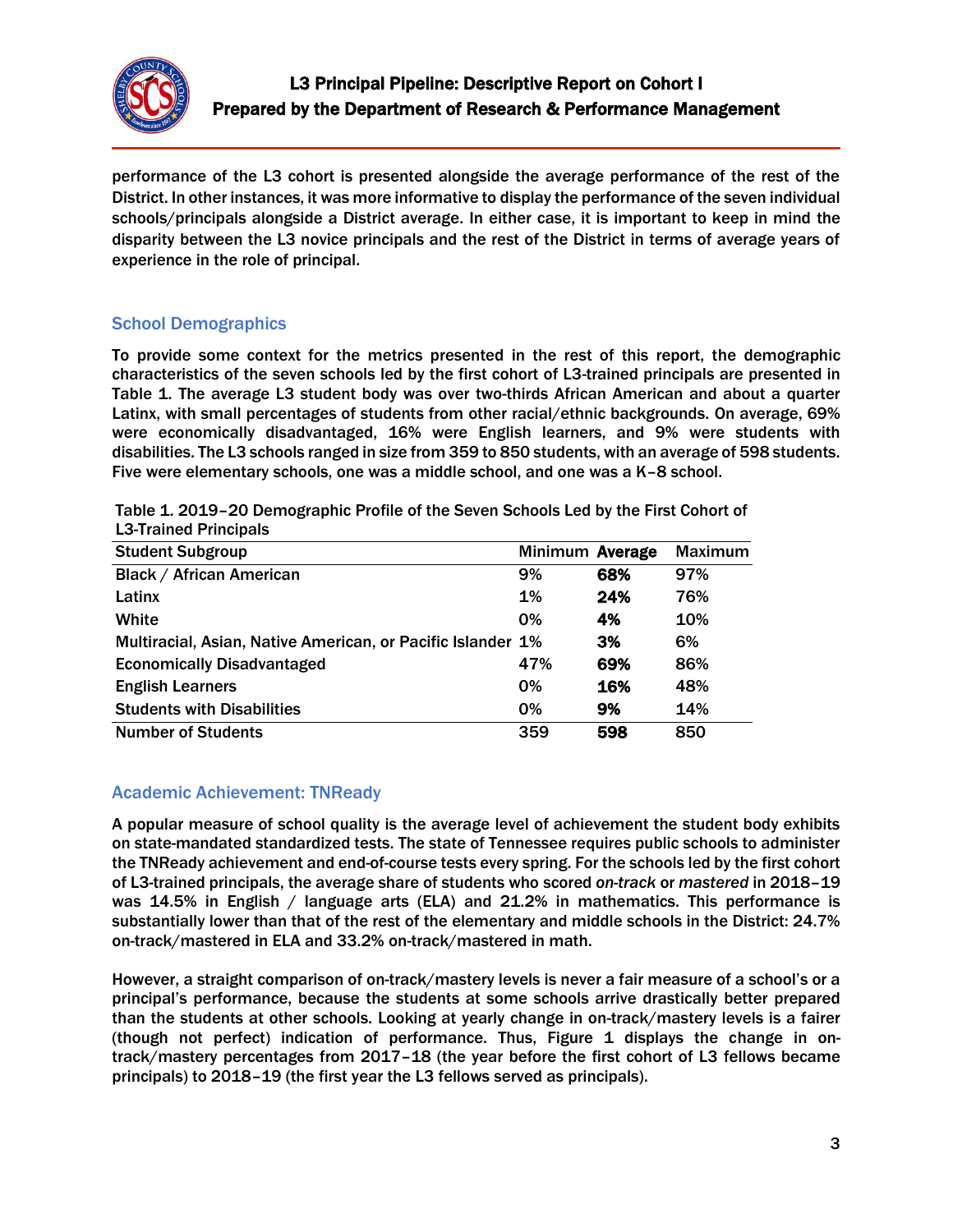

The graph shows the change in ELA and math performance for each of the individual L3-led schools, along with the rest of the elementary and middle schools in the District for comparison. The results are mixed. In ELA, two L3-led schools outperformed the non-L3-led schools (one by a substantial margin), while four underperformed. In mathematics, three L3-led schools outperformed the rest of the District, while three underperformed. [Note that School #3 is not displayed; it was a newly reconfigured school in 2018–19 and thus did not have TNReady data from the previous year.]

Though the results are mixed, one should consider that these data represent the L3 cohort's first year in the role of principal. Most of the schools in the District are led by more experienced principals (some *much* more experienced), and thus any comparison should keep this disparity of experience in mind.



Figure 1. Change in Percentage of On-Track & Mastered on TNReady from 2017–18 to 2018–19

## Academic Growth: TVAAS

The Tennessee Value-Added Assessment System (TVAAS) is designed to show how much *growth* students exhibited on achievement tests from one year to the next. The appeal of value-added models such as TVAAS is that they are intended to level the playing field among low and high achievers in a way that merely comparing yearly change in proficiency (as above) cannot. In other words, the aim of TVAAS and other value-added models is to zero in on academic growth regardless of starting point.

TVAAS scores are generated by assessing students' performance on end-of-year state-mandated assessments in light of their past performance on such assessments. Students outpacing their past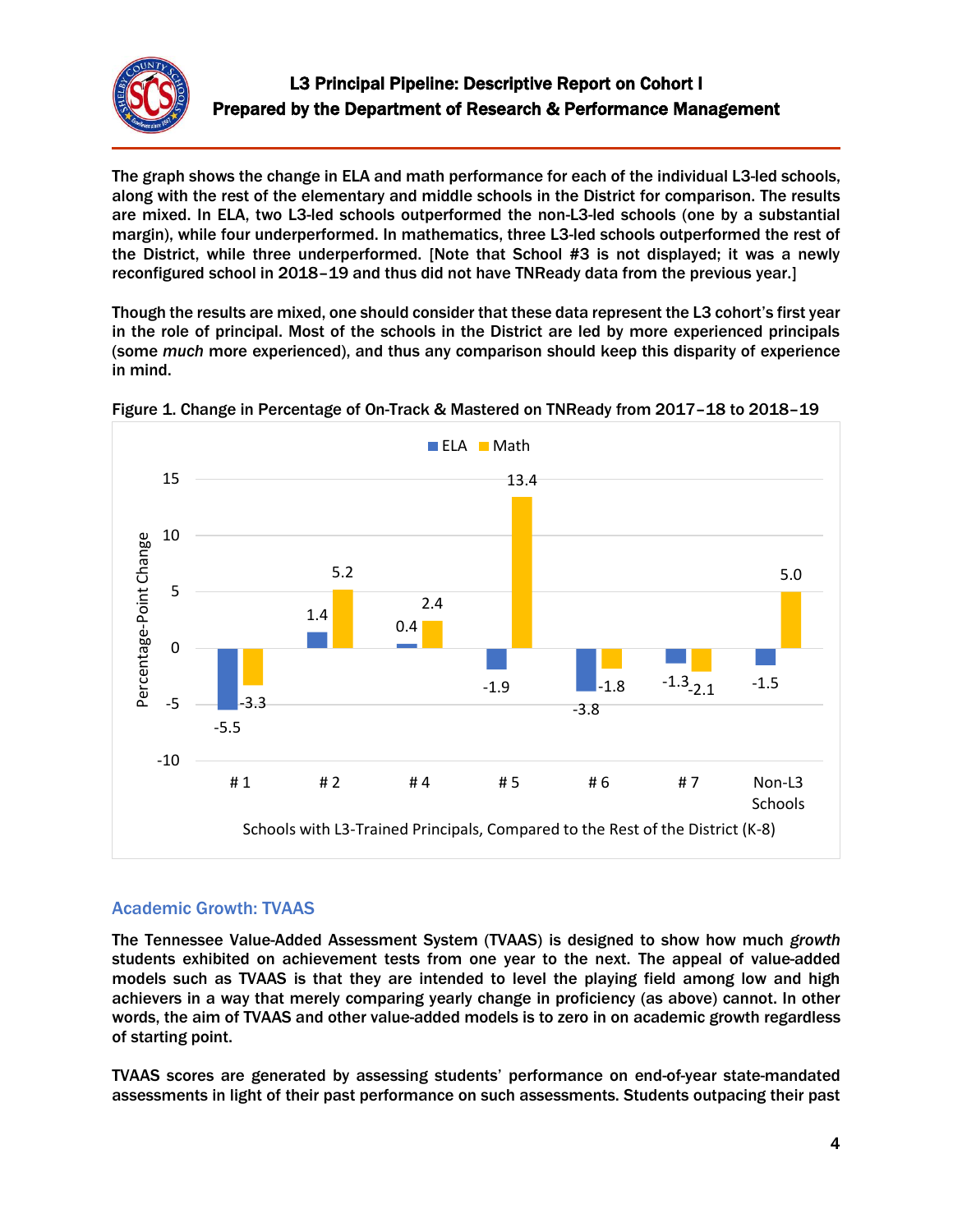

performance will have higher TVAAS scores, while students falling short of their past performance will have lower scores. The TVAAS model generates student-, teacher-, school-, and district-level scores, which are ranked on a 1-to-5 scale from lowest to highest student growth.

Given that the principal is a school's instructional leader, school-level TVAAS rankings offer an important measure of a principal's effectiveness: the amount of *growth* in academic achievement the school's students attained for a given year. Figure 2 presents the school-level TVAAS rankings for 2018–19, which was the L3 cohort's first year serving as principal. (TVAAS data are not available for 2019–20, since the spring assessments were cancelled because of the COVID-19 pandemic.)

As the figure shows, the District literacy, numeracy, and composite TVAAS levels were all 1, the lowest growth ranking. By contrast, four of the seven schools led by an L3-trained principal exhibited higher growth than the District average on at least two of the three measures, with two of the schools even attaining a TVAAS level of 4 or 5 on one or more measures. Given that the L3 principals were all in their first year in that role, whereas most schools in the District were led by principals with much more experience, the findings in Figure 2 are an encouraging signal of the L3 program's potential effectiveness.



Figure 2. 2018–19 School-Level TVAAS Rankings: L3 Schools vs. District Overall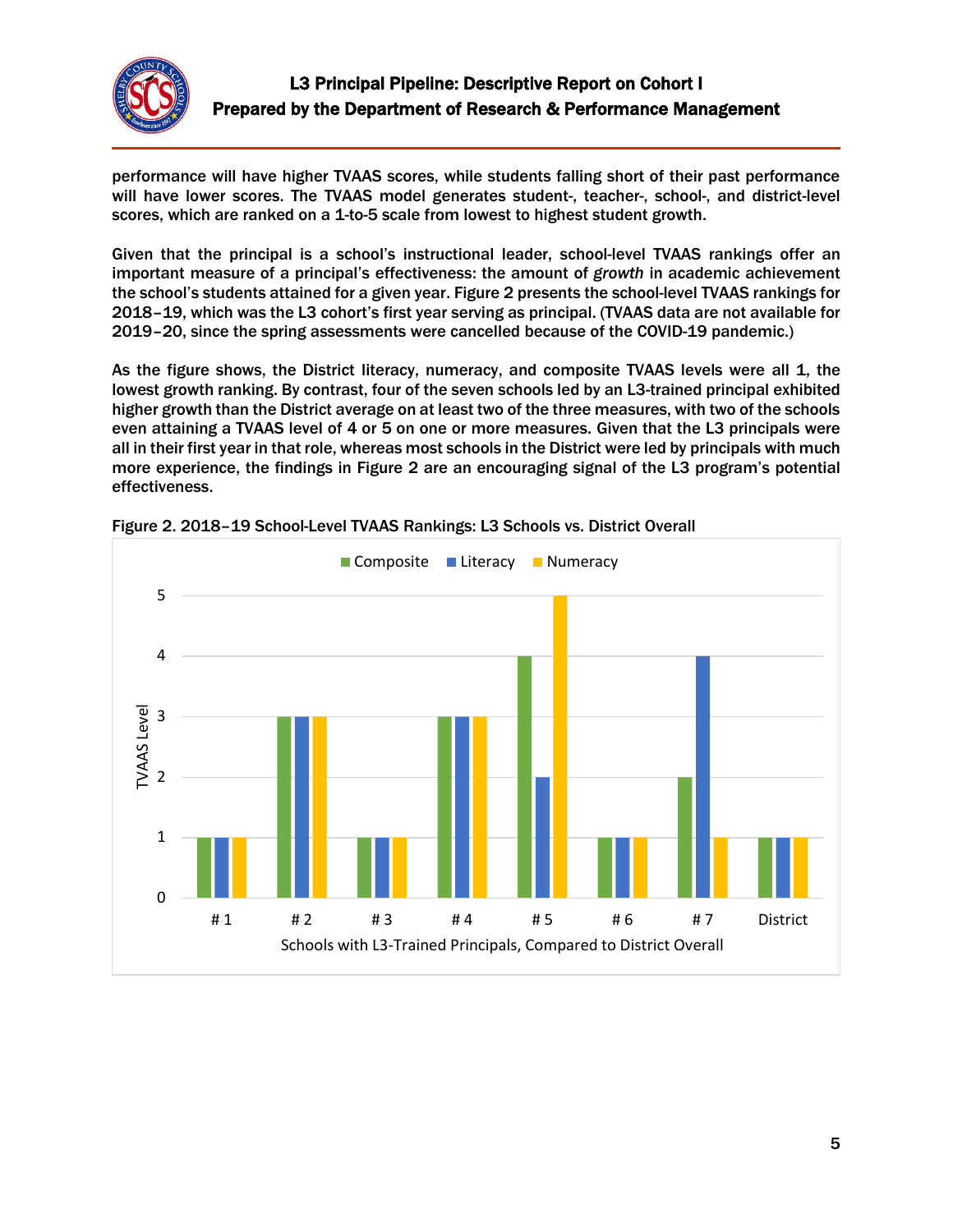

### School Culture: Insight Survey

Beyond being the school's instructional leader, the principal sets the tone for the entire school culture. Any appraisal of principal effectiveness should thus take into account some measure of school culture if available. SCS administers TNTP's Insight survey to teachers every fall and spring, which provides information about teachers' perceptions of their school's culture along a variety of dimensions. Questions on the Insight survey ask teachers to rate a given aspect of their school on a scale of 1 to 10, from least favorable to most favorable. The survey asks multiple questions about each topic area (dimension) and combines them to create an index for that dimension. This study examines 14 different dimensions measured by the Insight survey:

- 1. Instructional Culture Index (ICI)
- 2. Academic Opportunity
- 3. Career Progression
- 4. Evaluation
- 5. Family and Community Engagement (FACE)
- 6. Instructional Planning for Student Growth
- 7. Leadership
- 8. Learning Environment
- 9. Observation & Feedback
- 10. Peer Culture
- 11. Professional Development (PD)
- 12. School Operations
- 13. Teacher Compensation
- 14. Workload

To get a sense of teachers' perceptions of the culture at the schools led by L3-trained principals, it is necessary to establish a baseline for comparison. This can be done by looking at teacher perceptions at those schools right before the L3 fellows became principals there—which, for the first cohort of L3 fellows, was the spring of 2017–18 (since they became principals in the fall of 2018–19).

Figure 3 displays the L3-school and non-L3-school averages on the 14 aforementioned dimensions for the spring of 2017–18, to serve as the baseline for comparing with Figure 4, which shows the same information for the spring of 2019–20. The latter time point is two years into the L3 fellows' tenure as principal. (Unlike some other measures presented in this study, Insight data were available for 2019–20.)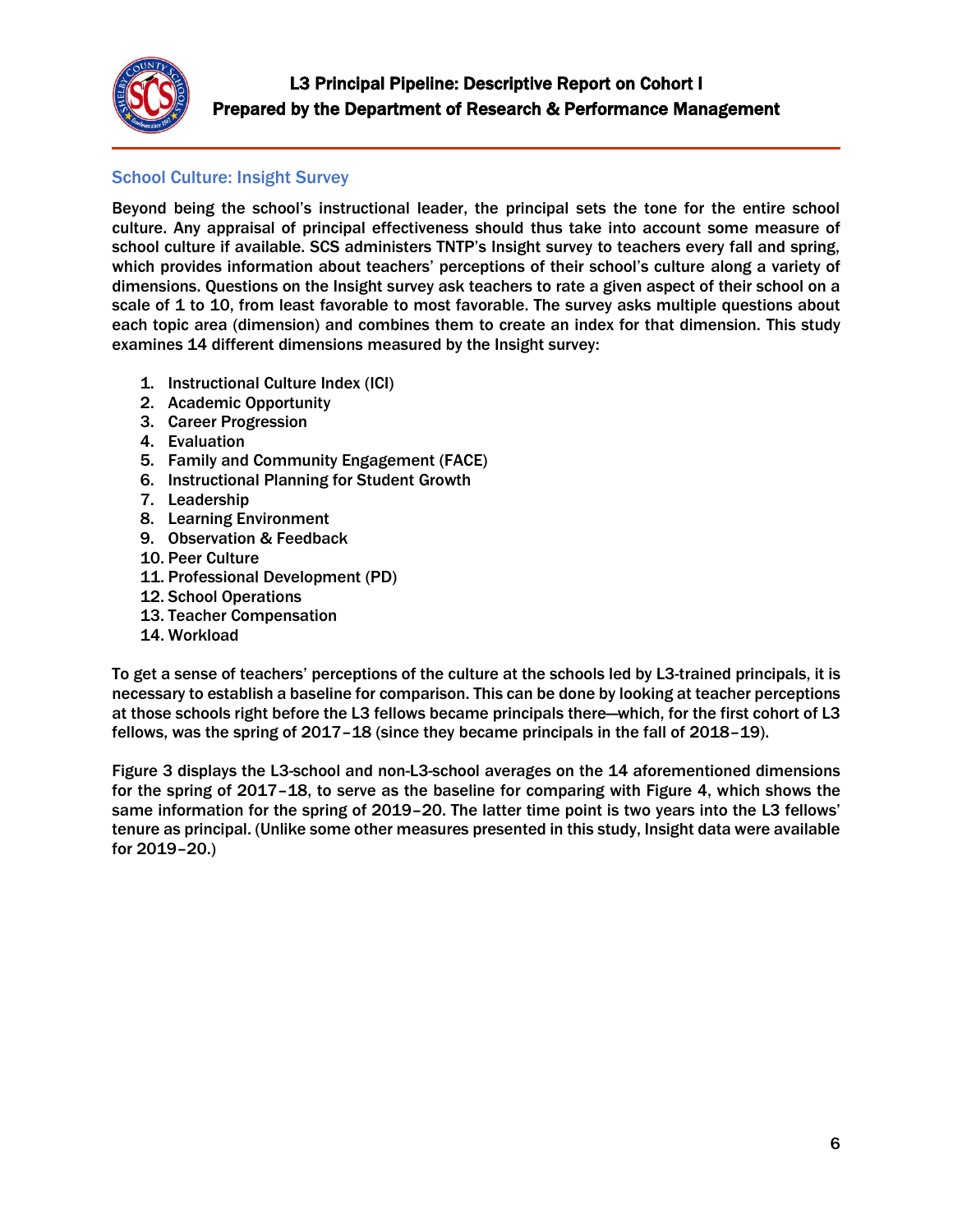



Figure 3. Index Averages on Spring 2017–18 Insight Survey: L3 Schools vs. Rest of District

Figure 4. Index Averages on Spring 2019–20 Insight Survey: L3 Schools vs. Rest of District

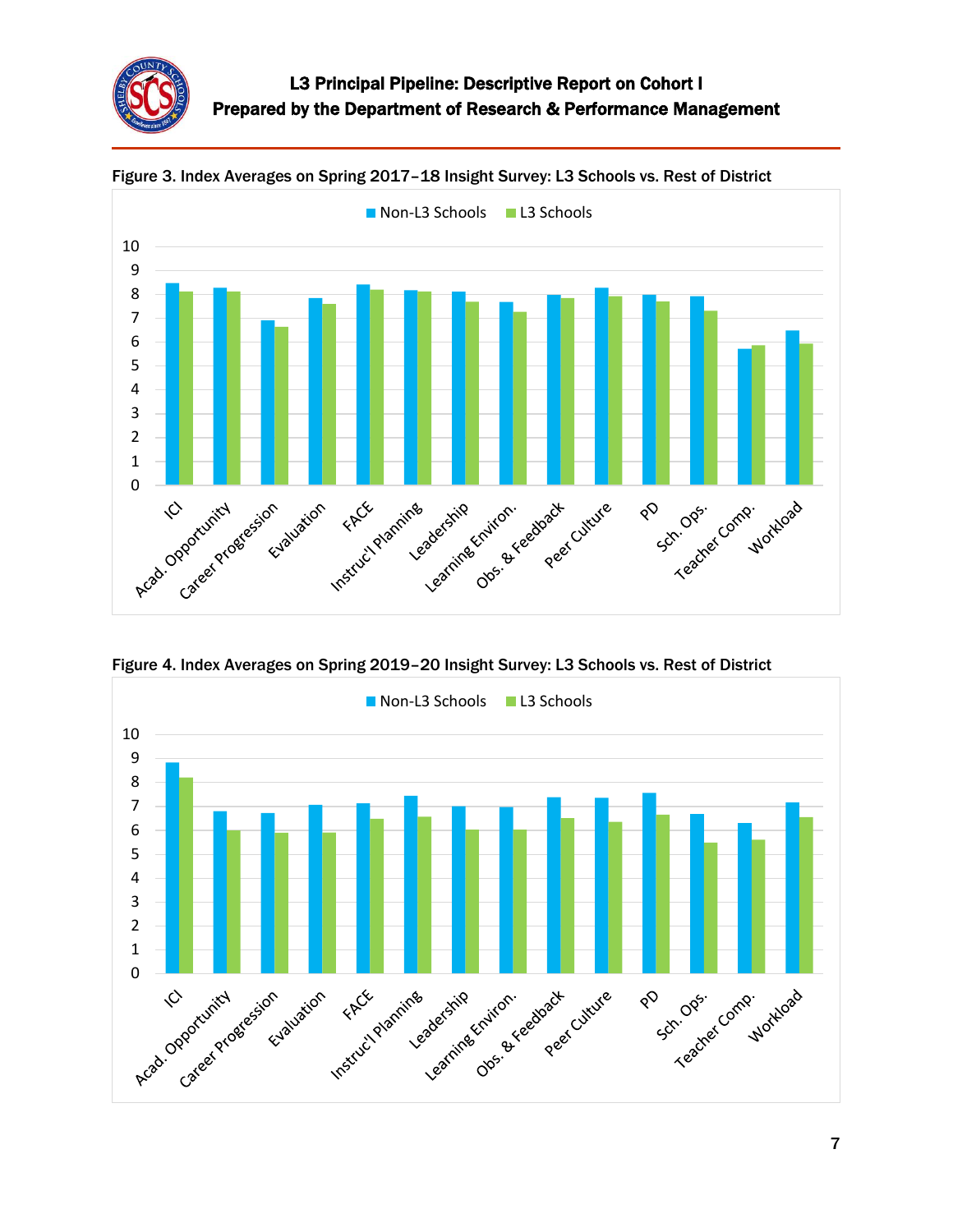

Figure 3 indicates that, before the first cohort of L3 fellows became principals there, the L3-led schools fared lower than the rest of the schools in the District on all but one dimension. Figure 4 shows that, two years into the first L3 cohort's term as principal, that gap had worsened. This means that teacher perceptions of their school culture deteriorated, on average, under the new leadership. However, it is important to remember that the L3/non-L3 comparison carries some inherent unfairness in that the L3 principals are being gauged against a group whose average years of experience in the role of principal is much higher than theirs.

Moreover, it could be that, while the *average* L3 results underperformed the rest of the District, perhaps an outlier or two dragged down that average. For a more granular look at the Insight results, Figure 5 presents the "before" and "after" results on the Instructional Culture Index (ICI) for the seven individual schools led by an L3-trained principal. The ICI is meant to be an overall measure of a school's instructional culture, cutting across several of the more specific dimensions on the Insight survey. Thus, it serves as a good summary measure to help simplify a deeper dive into the results.

Figure 5 shows mixed results: three schools' ICI deteriorated under their L3 principal's leadership (one by about 2¾ rating points), one school's ICI stayed the same, and three schools' ICI improved (one by about 2¾ rating points). In other words, in the realm of instructional culture, a few of the L3 trained principals fared more poorly than their predecessor, but just as many outperformed their predecessor.



#### Figure 5. Individual L3 Schools' Two-Year Change in Insight Instructional Culture Index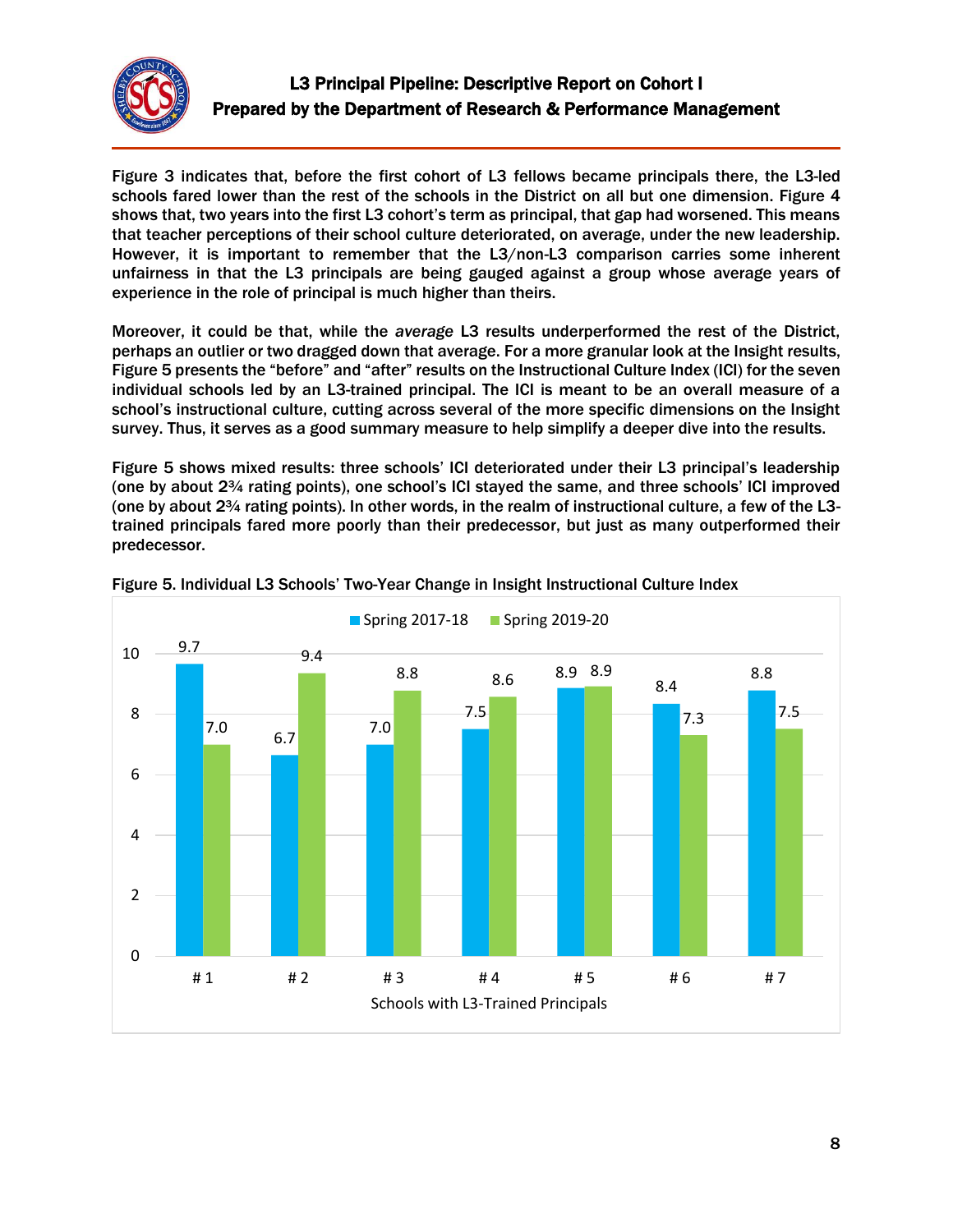

# Student Discipline

One important aspect of a school's culture is its disciplinary practices. In recent years, SCS has been encouraging schools to move away from heavy reliance on disciplinary actions that remove students from school, such as out-of-school suspensions and expulsions (known as *exclusionary discipline*). Generally speaking, the more that behavioral issues can be dealt with in the classroom rather than with an office referral, the better. And the more that office referrals can be dealt with without exclusionary discipline, the better. Since the principal sets the tone for a school's disciplinary ethos, examining rates of office referrals and exclusionary discipline can provide yet another window into principal effectiveness.

Figure 6 displays the average reduction in office referral and exclusionary discipline rates from 2017–18 (the year before the L3 principals took office) to 2019–20 (the second year in which the first L3 cohort served as principals). As the figure indicates, the L3 schools averaged greater reductions in their office referral and exclusionary discipline rates than did the rest of the District's elementary and middle schools. (Note that the rate for exclusionary actions blends the suspension rate and expulsion rate into a combination metric.)

That the L3 principals achieved such results just two years into the job (especially as compared to a group with much more experience on average) is a promising signal of the L3 program's potential effectiveness in this domain.



Figure 6. Reduction in Office Referral and Exclusionary Discipline Rates from 2017-18 to 2019-20: L3 Schools vs. Rest of District (K–8)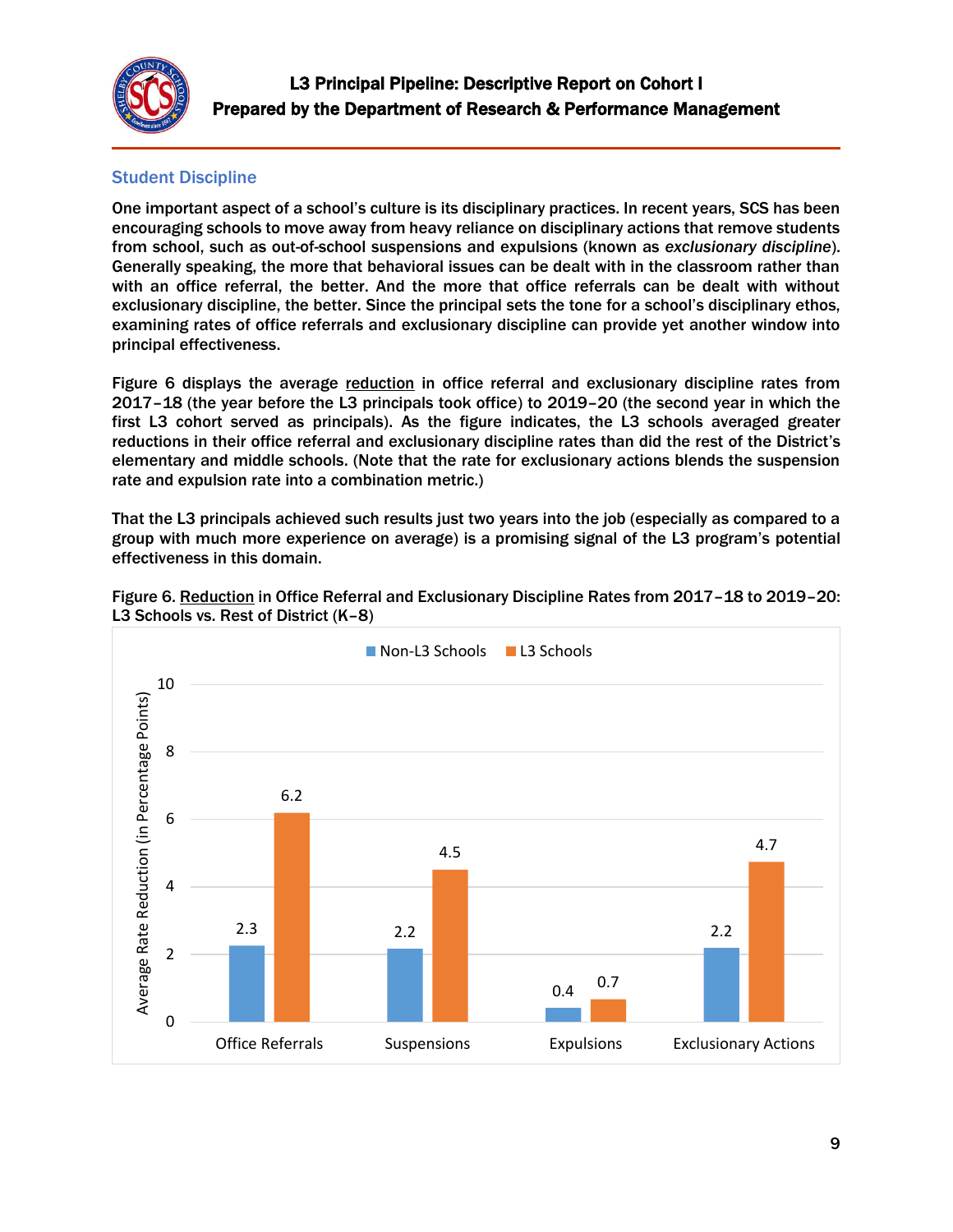

### Principal Effectiveness: TEAM Observation Ratings

SCS uses the Tennessee Department of Education's TEAM (Tennessee Educator Acceleration Model) as its evaluation system for measuring principal effectiveness. TEAM observations are conducted twice a year, using a rubric grounded in the Tennessee Instructional Leadership Standards (TILS). The TILS standards and subcategories are as follows:

#### Standard A: Instructional Leadership for Continuous Improvement

- *A1. Capacity Building* Builds capacity of educators to provide all students a rigorous curriculum, aligned with Tennessee state standards
- *A2. Data Analysis & Use* Collaborates with educators to analyze and use multiple forms of data throughout the year to establish specific goals and strategies targeting student achievement and growth
- *A3. Interventions* Leads educators to develop and execute interventions to address all student learning needs grounded in multiple sources of data (academic, social, and/or emotional).
- *A4. Progress Monitoring* Systematically monitors and adjusts progress toward established goals and facilitates procedures and practices leading to continuous improvement.

#### Standard B: Culture for Teaching & Learning

- *B1. Leveraging Educator Strengths* Leverages educator strengths to engage all students in meaningful, relevant learning opportunities
- *B2. Environment* Fosters a safe, respectful, and orderly learning environment for all
- *B3. Family Involvement* Takes measures to actively involve families in the education of their children
- *B4. Ownership* Models and communicates expectations for individual and shared ownership of student, educator, and school success
- *B5. Recognition & Celebration* Recognizes and celebrates improved educator and student performance related to school vision and goals

#### Standard C: Professional Learning & Growth

- *C1. Evaluation* Implements and monitors a rigorous evaluation system using an approved Tennessee evaluation model and uses educator evaluation data to inform, assess, and adjust professional learning goals and plans
- *C2. Differentiated Professional Learning* Engages faculty and self in data-informed, differentiated professional learning opportunities for educators, aligned with the *Tennessee Standards for Professional Learning*
- *C3. Induction, Support, Retention, & Growth* Collaborates with others to induct, support, retain and grow/extend effective educators based on evidence of student and educator outcomes
- *C4. Teacher Leaders* Identifies and supports potential teacher-leaders and provides growth opportunities in alignment with the *Tennessee Teacher Leadership Standards*
- *C5. Self-Practice* Improves self-practices based on multiple sources of feedback, including performance evaluation results and self-reflection

#### Standard D: Resource Management

 *D1. Community Resources* – Strategically utilizes community resources and partners to support the school's mission, vision and goals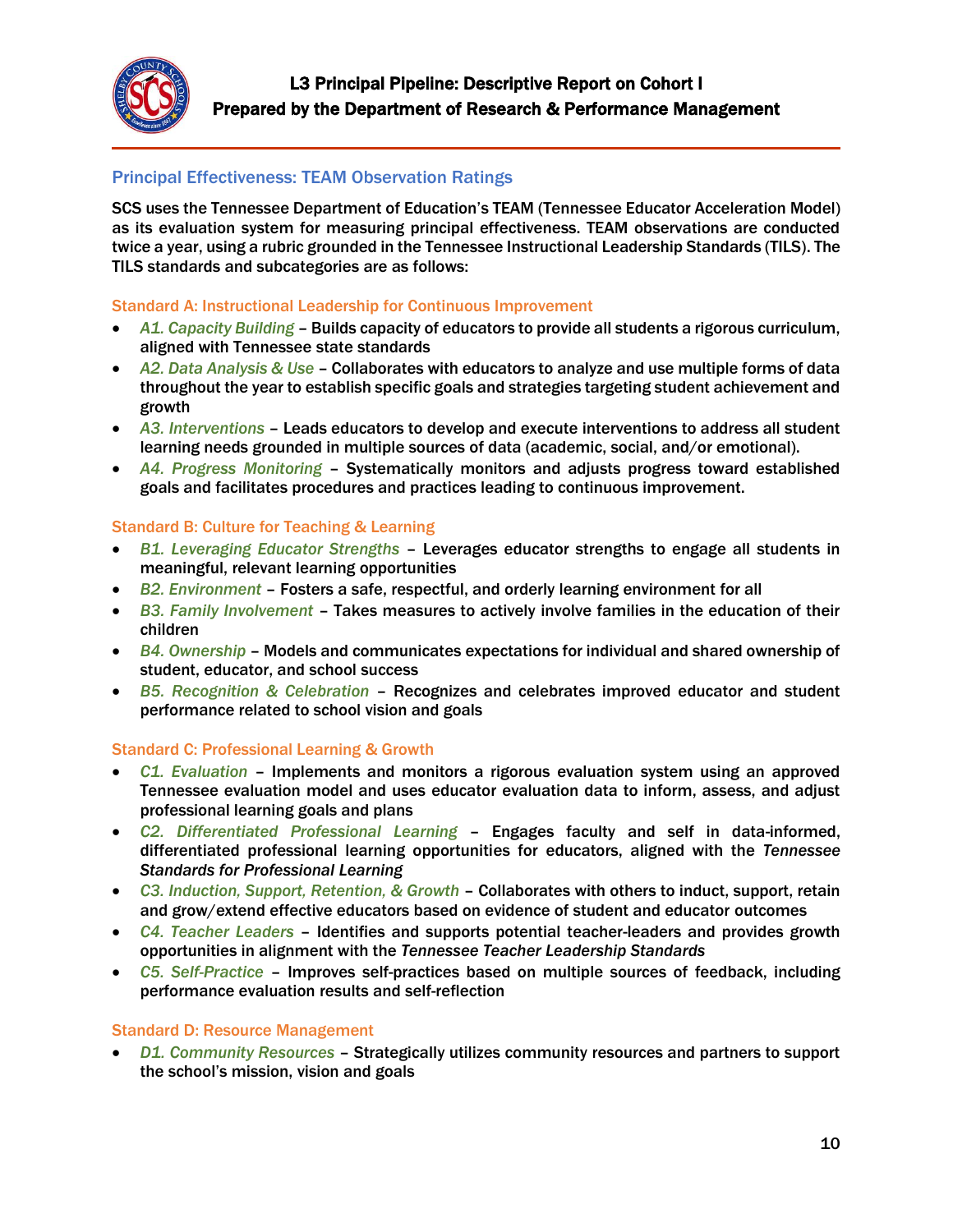

- *D2. Diversity* Includes a diverse set of educators and stakeholders in school improvement decisions
- *D3. Employee & Fiscal Management* Establishes, communicates and enforces a set of standard operating procedures and routines aligned with district, state and federal policy and performs all budgetary responsibilities with accuracy, transparency, and in the best interest of students and staff

Principals are rated on a scale of 1 to 5, from lowest to highest effectiveness, on each of the above subcategories. Table 2 presents the 2018–19 TEAM ratings (averaged across the two observation periods) for the seven principals in the first L3 cohort. Because this was their first year in the role of principal, and because the TEAM uses a 1 to 5 scale whose meaning can be understood without reference to a comparison group, a District average is not presented for comparison.

As Table 2 indicates, 3 was both the mode (most common) and the median (mid-point) rating assigned across the subcategories; the mean (average) was 3.15. A rating of 3 signifies average effectiveness, or "meeting expectations." None of the principals received a rating of 1 on any subcategory, and collectively they received 21% more ratings above 3 than below it.

On average, the principals performed best in Community Resources (4.1) and Family Involvement (3.8) and worst in Progress Monitoring (2.6) and Ownership (2.7). In terms of each individual principal's overall average across the subcategories, the range was from 2.7 to 3.9, with a mean and median of 3.1, or just above average effectiveness.